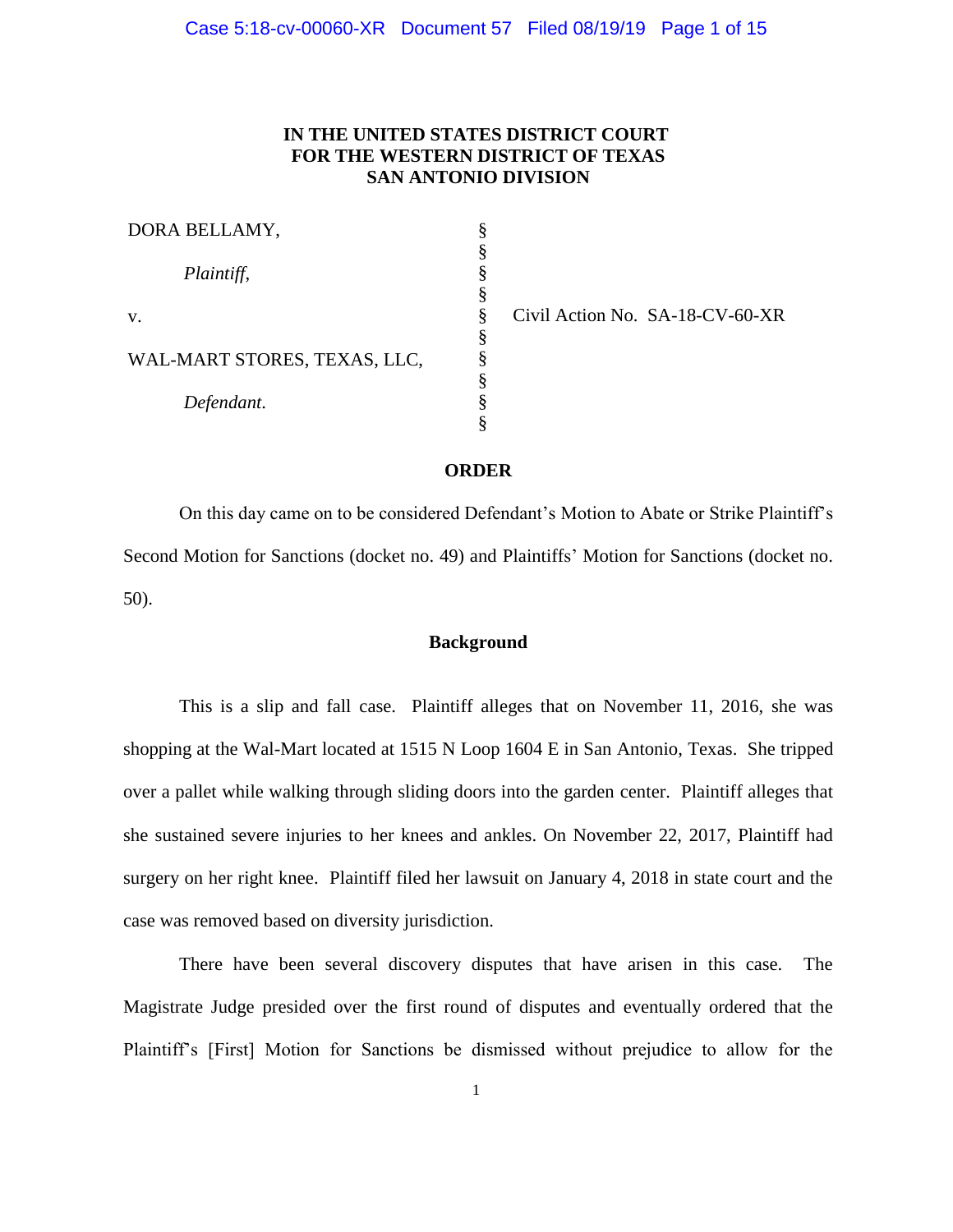## Case 5:18-cv-00060-XR Document 57 Filed 08/19/19 Page 2 of 15

deposition of a Wal-Mart employee who may have been responsible for leaving the pallet unattended. The Magistrate Judge further ordered that Defendant supplement its disclosures and discovery responses, amend its objections, and provide Plaintiff with a privilege log as to any withheld documents. See Docket No. 39.

This latest round of disputes centers on what happened next. In responding to the Magistrate Judge's Order, a paralegal in counsel for Defendant's office inadvertently produced documents that Defendant claims are privileged under the attorney-client privilege or work product. Plaintiff responds that some documents are not privileged. With regard to documents that are privileged, Plaintiff argues that these documents nonetheless demonstrate that Defendant's counsel has acted in bad faith and engaged in discovery abuse.

## **Analysis**

#### **A. FED. R. EVID. 502(d)**

This Court encourages parties to enter into a Rule  $502(d)$  Order<sup>1</sup>, which states: "A federal court may order that the privilege or protection is not waived by disclosure connected with the litigation pending before the court." FED. R. EVID. 502(d). Despite this Court's encouragement, the Defendant did not request such an Order.<sup>2</sup> This was the first of many mistakes by Defendant's counsel in this case. In the absence of a 502(d) Order, the Court then turns to an analysis under Rule 502(b).

#### **B. FED. R. EVID. 502(b)**

The following provisions apply, in the circumstances set out, to disclosure of a communication or information covered by the attorney-client privilege or work-product protection.

 $\overline{a}$ 

<sup>&</sup>lt;sup>1</sup> See Docket No. 2.

<sup>2</sup> See Docket No. 8.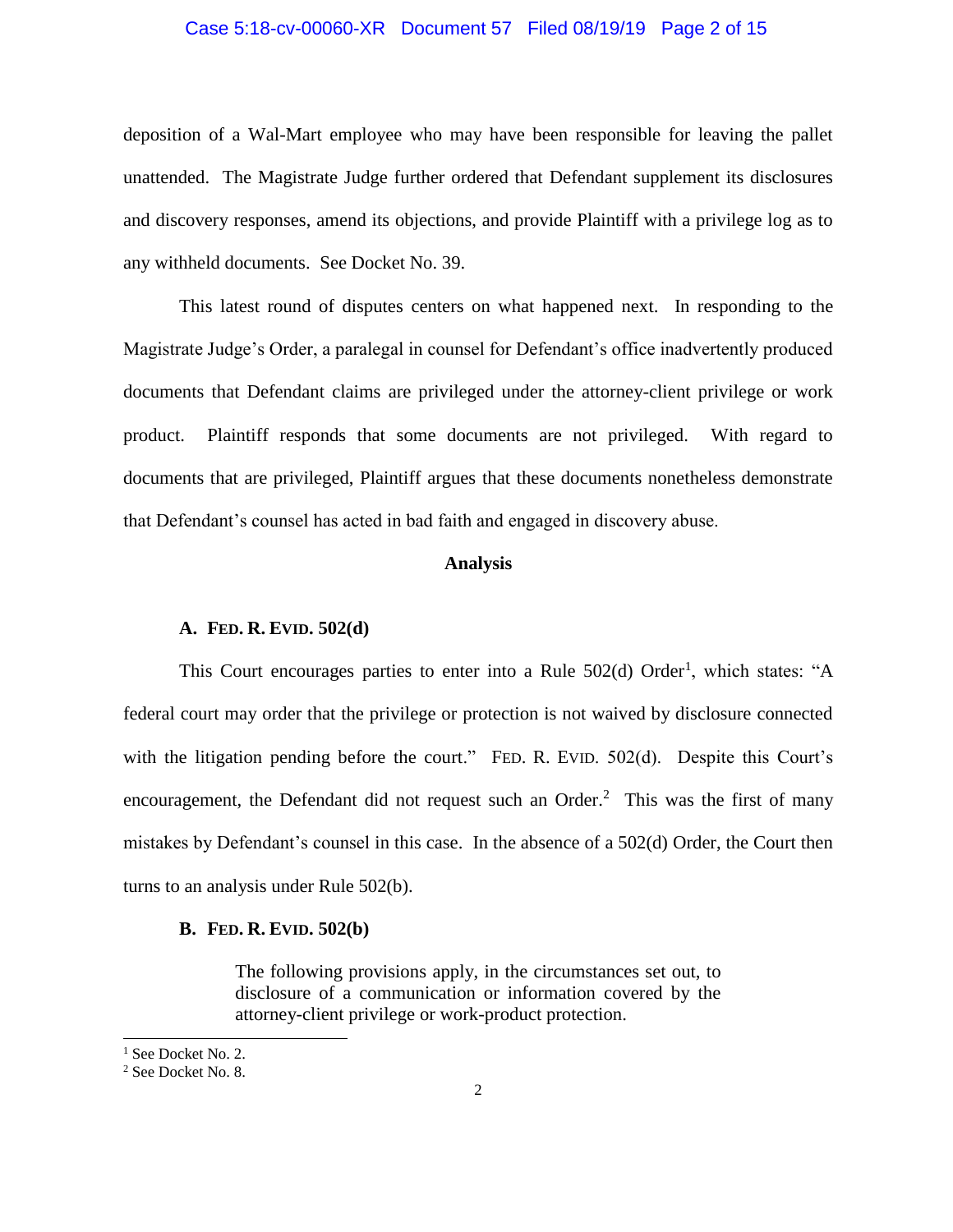\*\*\*

(b) Inadvertent Disclosure. When made in a federal proceeding or to a federal office or agency, the disclosure does not operate as a waiver in a federal or state proceeding if:

(1) the disclosure is inadvertent;

(2) the holder of the privilege or protection took reasonable steps to prevent disclosure; and

(3) the holder promptly took reasonable steps to rectify the error, including (if applicable) following Federal Rule of Civil Procedure  $26(b)(5)(B)$ .

# **1. What documents are covered by the attorney-client privilege or work-product protection?**

Defendant contends that documents Bates Nos. 345-399, 400-406 and  $436-480^3$  are privileged because they are emails between Defendant and its employees and counsel. The Court has reviewed these documents in camera.

Because Plaintiff concedes the documents are privileged, the Court will not dwell on this issue. However, the Court notes that despite being given a "do over" by the Magistrate Judge, the privilege log that was tendered is deficient.

"The proponent of the attorney-client privilege bears the burden of showing the applicability of the privilege to the particular information in question." *Hernandez v. Frazier*, No. SA-11-CA-9-FB, 2012 WL 12895537, at \*5 (W.D. Tex. May 11, 2012). "[C]ursory descriptions are not sufficient to support a claim of privilege." *Id*. "[W]hen practicable, the privilege log should generally include a document number ('Bates number'), author or source,

<sup>3</sup> Defendant has withdrawn any claim of privilege as to Bates Stamp Nos. 407- 435.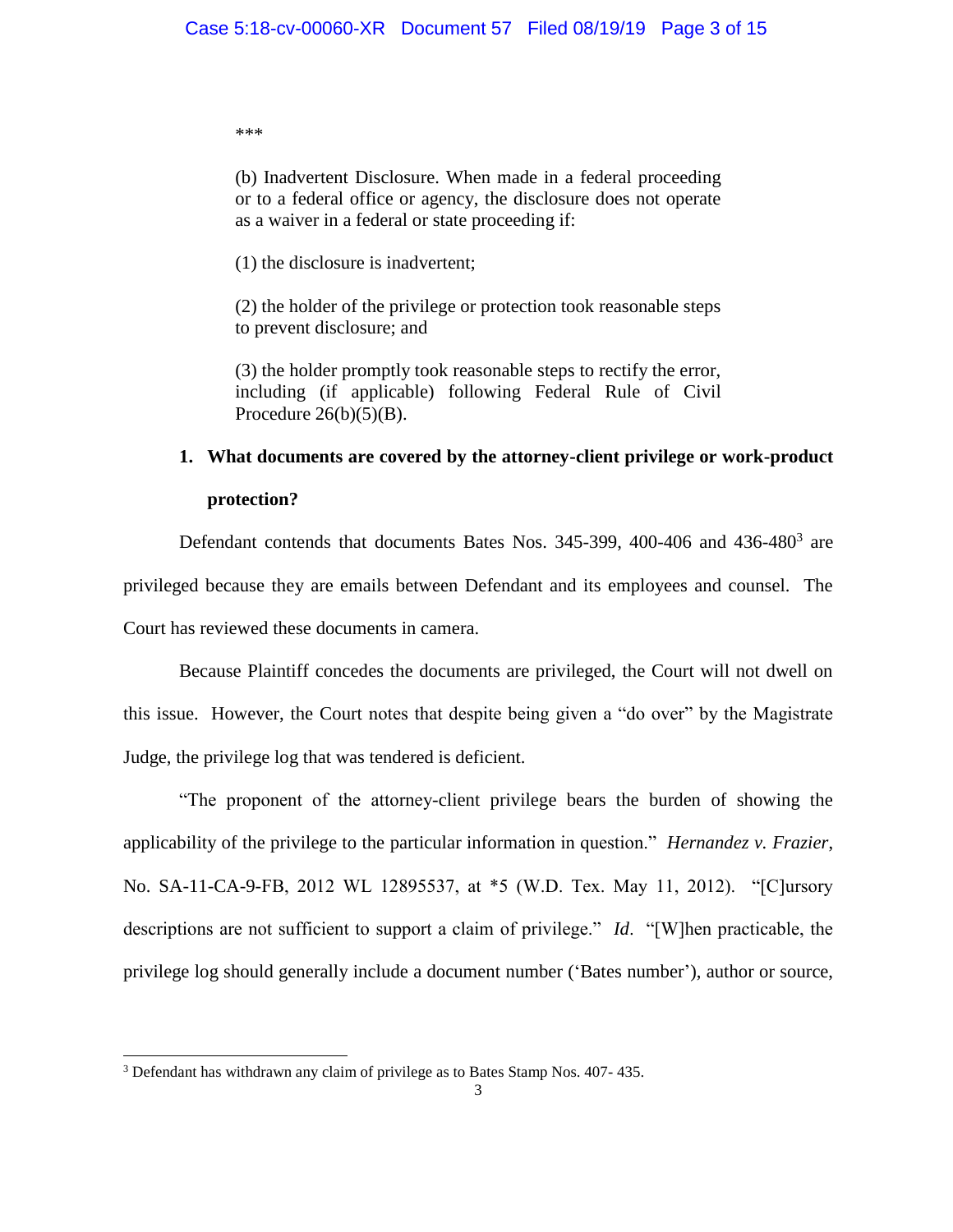## Case 5:18-cv-00060-XR Document 57 Filed 08/19/19 Page 4 of 15

recipient, persons receiving copies, date, document title, document type, number of pages, and any other relevant nonprivileged information." *Id*.

In this case the privilege log was woefully deficient. Specifically, the Court is unable to ascertain the identities of various recipients of the emails in question. "Because the privilege protects only confidential communications, the presence of a third person while such communications are made or the disclosure of an otherwise privileged communication to a third person eliminates the intent for confidentiality on which the privilege rests. The privilege is not, however, waived if a privileged communication is shared with a third person who has a common legal interest with respect to the subject matter of the communication." *Hodges, Grant & Kaufmann v. U.S. Gov't, Dep't of the Treasury, I.R.S.*, 768 F.2d 719, 721 (5th Cir. 1985).

But as stated above, because Plaintiff concedes that the documents are privileged, the Court will not disturb the concession that the documents are covered by the attorney-client privilege.

#### **2. Was the disclosure inadvertent?**

On April 8, 2019, counsel for Defendant's paralegal sent supplemental responses to Plaintiff's discovery requests as ordered by the Magistrate Judge. The paralegal mistakenly sent a folder labeled "Privilege Log Docs" along with the supplemental responses. The disclosure was inadvertent.

#### **3. Did Defendant take reasonable steps to prevent disclosure?**

Defendant explains that attorney Bryan Puente separated the privileged documents from the materials to be produced. Rather than producing the privilege log, a paralegal, now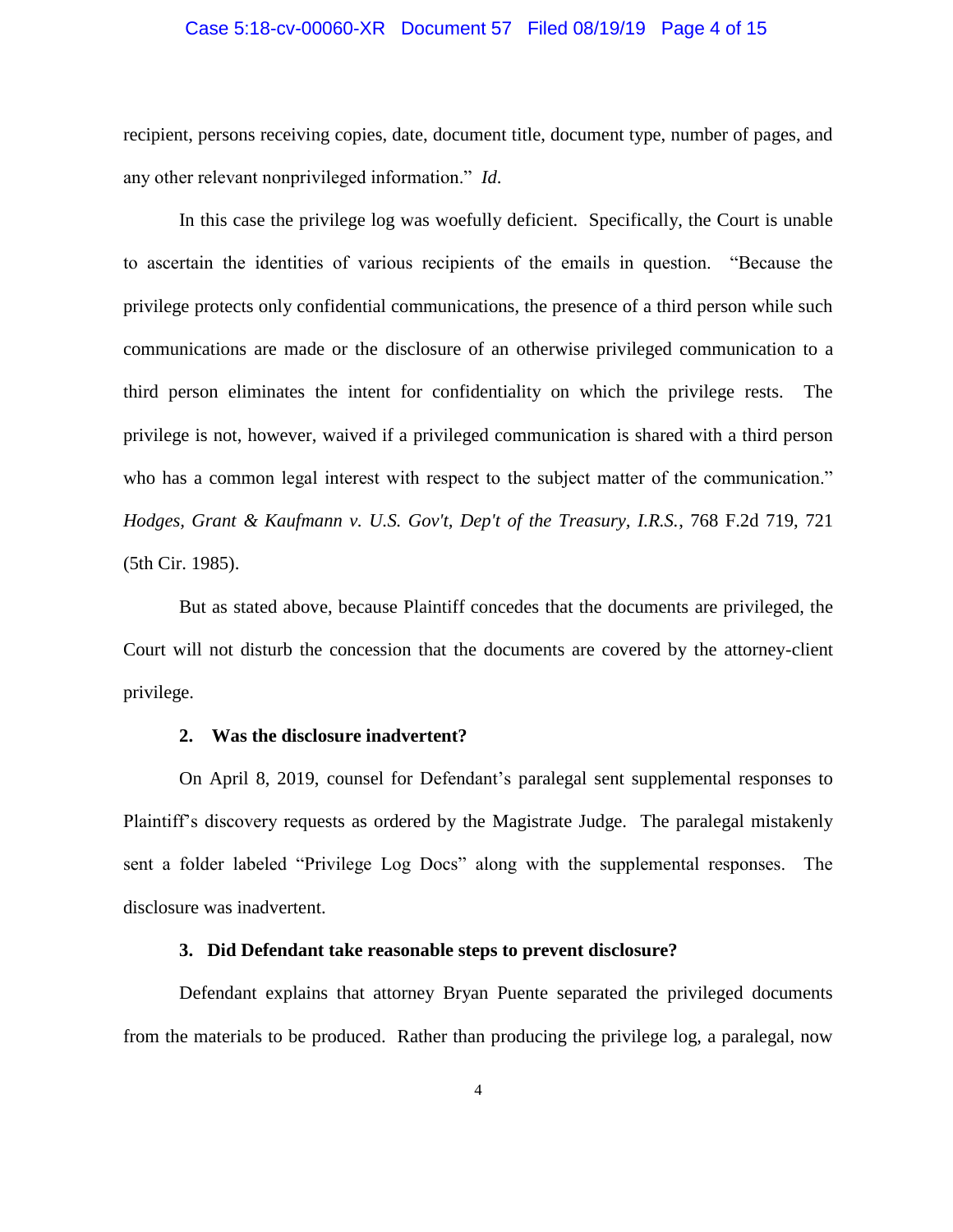### Case 5:18-cv-00060-XR Document 57 Filed 08/19/19 Page 5 of 15

no longer employed at the firm, inadvertently sent the "Privilege Log Docs."<sup>4</sup> Reasonable steps were taken to prevent the disclosure.

#### **4. Did the Defendant promptly take reasonable steps to rectify the error?**

Defendant states that it became aware of the inadvertent disclosure when Plaintiff filed its motion for sanctions on July 10, 2019. Thereafter, the next day, attorney Paul Garcia sent an email to Plaintiff's counsel requesting a "claw back" of the documents. The Defendant took prompt, reasonable steps to rectify the error.

Accordingly, pursuant to Fed. R. Evid. 502(b) and Fed. R. Civ. P. 26(b)(5)(B), Defendant is entitled to "claw back" the documents it inadvertently produced. But that is not the end of this analysis. Although Plaintiff may not further use these documents in this case, preventing their use in analyzing the pending motion for sanctions would result in a perverse result, upending the rules of civil procedure and encouraging discovery abuse.

## **C. Plaintiff's Motion for Sanctions**

 $\overline{\phantom{a}}$ 

In reviewing the inadvertently produced emails, Plaintiff's counsel became aware of the following: (1) As early as July 23, 2018, Defendant's counsel knew of the identity of the store manager who interviewed Plaintiff shortly after her accident; (2) As early as July 23, 2018, Defendant's counsel knew of the identity of the employee who left the pallet unattended; (3) By August 6, 2018, counsel for Defendant knew of the addresses and phone numbers for these two persons; and (4) By February 9, 2019, counsel for Defendant knew the identity of the asset protection manager that was supposed to obtain the surveillance footage.

<sup>4</sup> See Docket no. 49, which was filed with a verification signed by an attorney that the recitations made above were true and correct.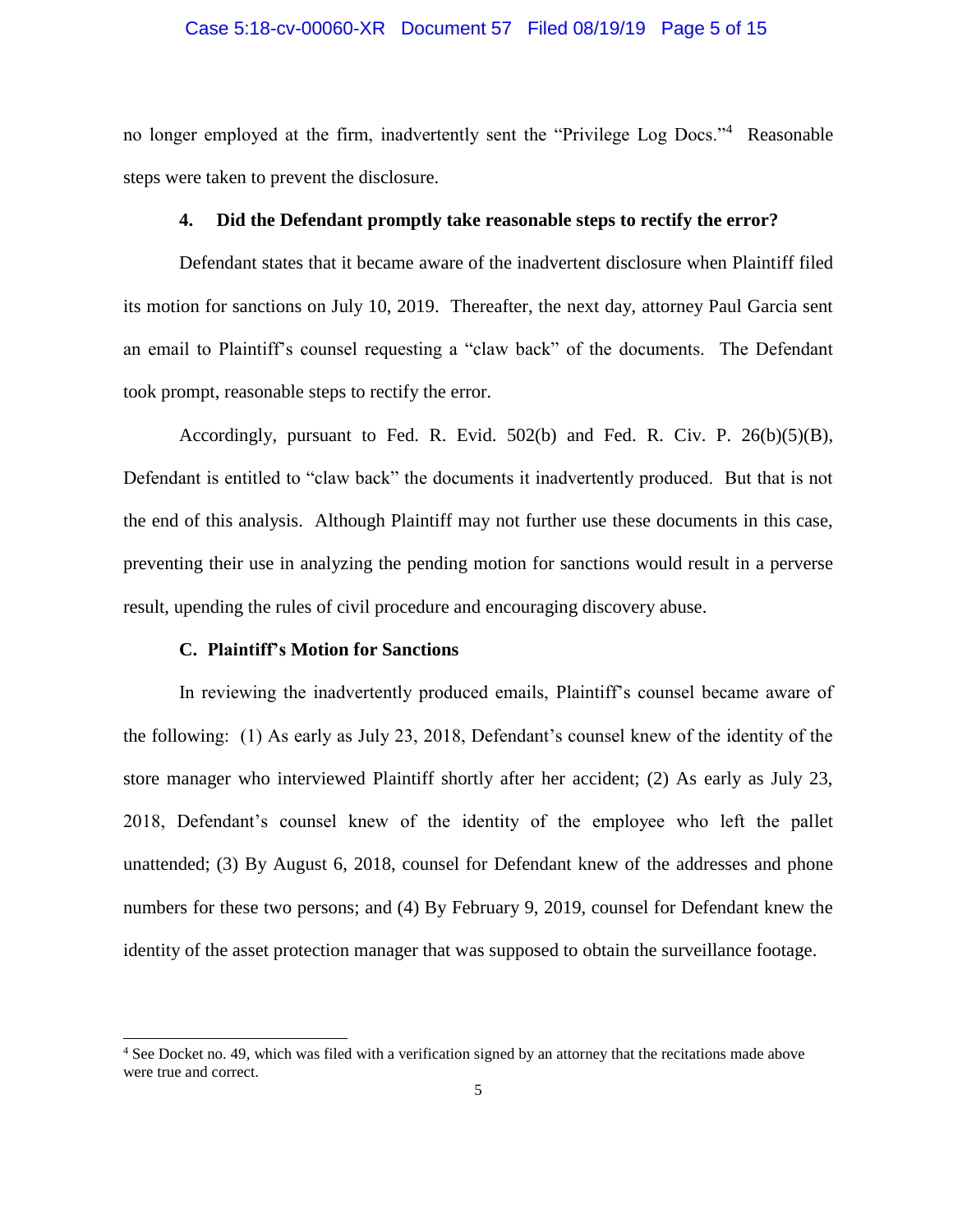## Case 5:18-cv-00060-XR Document 57 Filed 08/19/19 Page 6 of 15

 With regard to the above individuals, Defendant failed to list them in its Fed. R. Civ. P.  $26(a)(1)$  initial disclosures and failed to timely list them in answers to interrogatories. It is apparent from a reading of the materials submitted either Defendant's counsel was grossly negligent in fulfilling their discovery obligations or they realized they had an uncooperative manager who was refusing to assist in their investigation, and they did not want to disclose the identities of potentially "bad" witnesses. Counsel for Defendant attempts to shift some of this blame by stating that Plaintiff was already aware of the manager and garden center employee because of her prior employment with Wal-Mart. This shifting is unpersuasive. Defendant's counsel had obligations to provide this information and it unreasonably and untimely did not.

In reviewing the inadvertently produced emails, Plaintiff's counsel also became aware of the following: (5) On November 21, 2016, the manager completed a Document Preservation Directive<sup>5</sup> requesting that surveillance video be collected, along with photos taken at the scene and the statement from the customer; (6) By January 16, 2018, Defendant was aware that the store lost the video and that the store manager was refusing to provide any statement; (7) Wal-Mart's outside claim investigation agency reported that exposure on this claim was probable and suggested that the claim be "compromise[d] to avoid spoliation potential"; and (8) on June 29, 2018, one of Defendant's outside counsel wrote an email to "Travis Rodmon-Legal" indicating that the claim file notes video from the scene was saved; "however, the Walmart discovery sources have not been able to provide a video to date."

<sup>&</sup>lt;sup>5</sup> Needless to say, the Defendant also did not timely produce this document and only provided it when the store manager testified to the document during her deposition.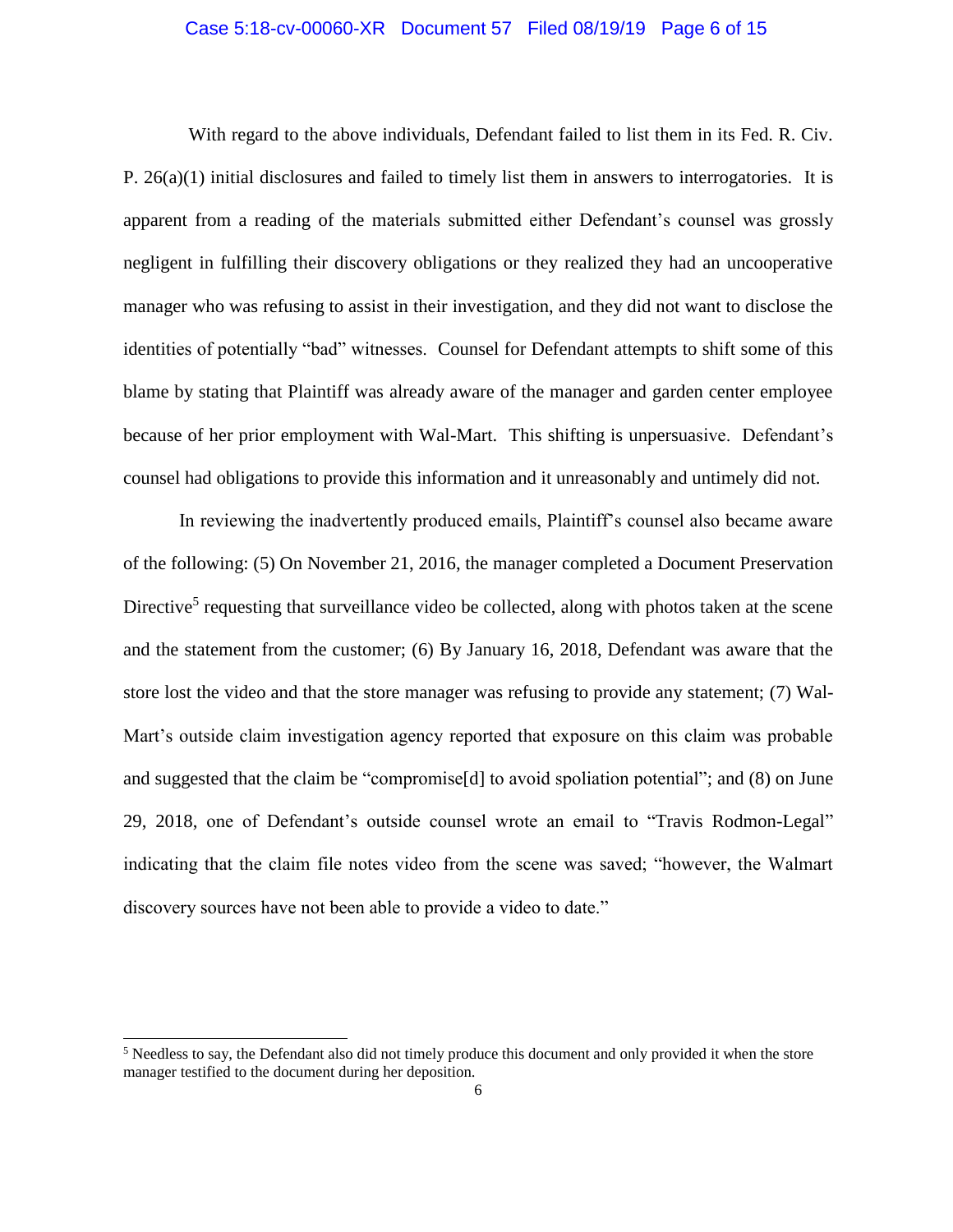## Case 5:18-cv-00060-XR Document 57 Filed 08/19/19 Page 7 of 15

Counsel for Defendant never disclosed to Plaintiff's counsel that at one time video may have existed that was now lost. Rather, counsel merely kept repeating that video does not exist.

Finally, Plaintiff's counsel discovered in the inadvertently produced emails that: (9) Defendant hired an investigator to conduct a full social media/background check on the Plaintiff on June 20, 2018; and (10) outside counsel for Defendant notified "Travis Rodmon-Legal" that surveillance had been completed on the Plaintiff and "it is debatable if the footage will be beneficial…. The investigator informs me that she moves very slowly, gingerly and hobbles a bit."

Counsel for Defendant never disclosed that it possessed video of the Plaintiff. Defendant was under an obligation to disclose any such video as a request for production had been made to that effect. Likewise, Wal-Mart had obtained numerous statements from the Plaintiff prior to her obtaining representation. These statements were requested in requests for production, but not timely disclosed. Counsel for Defendant attributes this failure to the fact that one attorney working this file left the firm and the file was reassigned and the new attorney was unaware of the video's existence. Although this suggests no "bad faith", at the time Wal-Mart sent its responses to requests for production and stated that it had no video of the Plaintiff it violated Rule 26(g).

Plaintiff requests that Defendant be sanctioned for failing to disclose that store surveillance video at one point existed and at some point became "lost." Plaintiff also seeks sanctions because the Wal-Mart manager testified at her deposition that she took multiple photos (including of the pallet) and these photos have never been produced. Likewise, the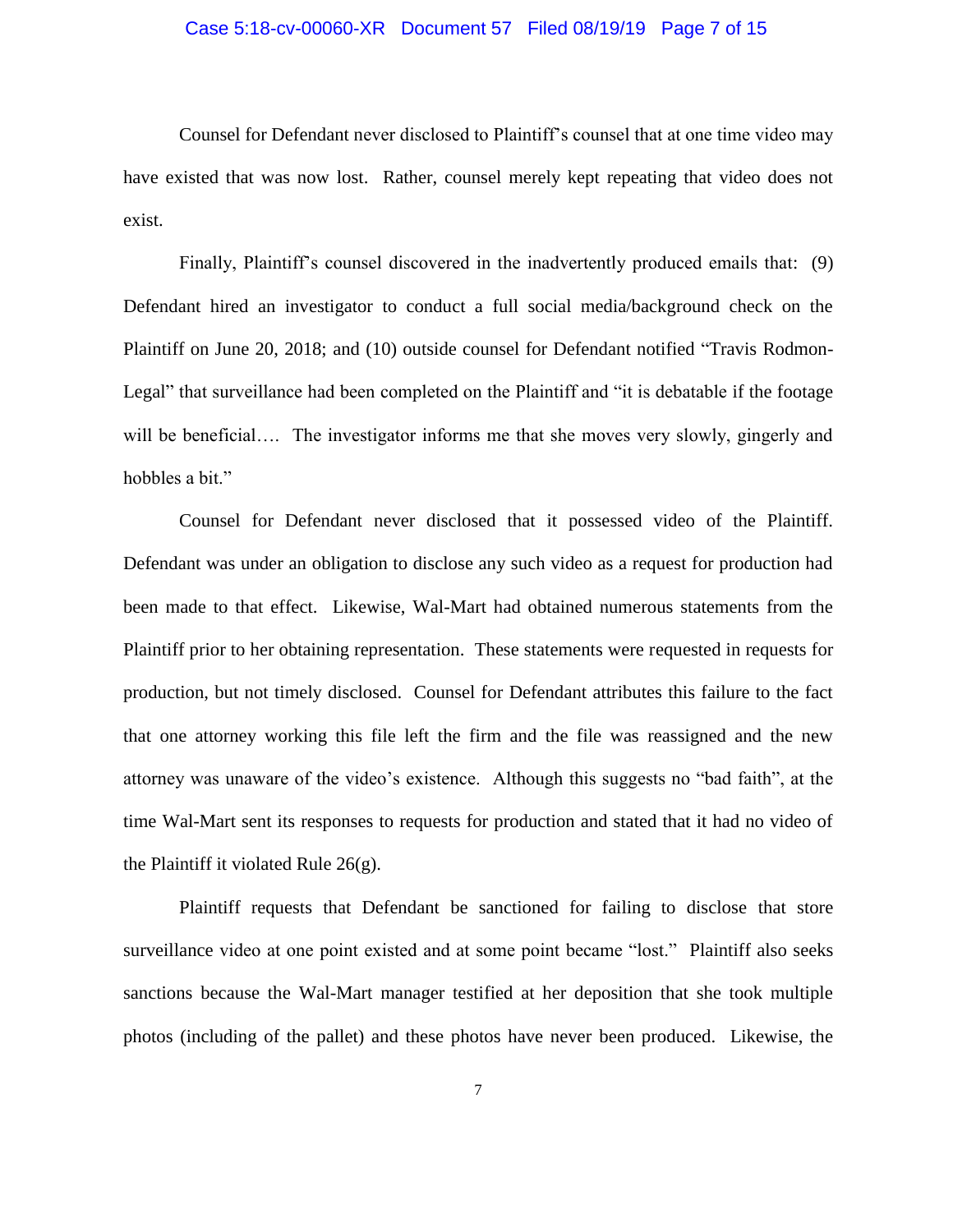#### Case 5:18-cv-00060-XR Document 57 Filed 08/19/19 Page 8 of 15

manager testified that she obtained a statement from the employee who left the pallet unattended and that statement has never been produced. Plaintiff also seeks sanctions because Wal-Mart did not preserve the pallet in question. Finally, Plaintiff requests sanctions generally for Defendant's failure to honor its discovery obligations. Plaintiff also requests that the Court provide an adverse inference instruction to the jury regarding the missing information.

Plaintiff seeks these various sanctions citing generally to Fed. R. Civ. P. 37 and the court's "inherent authority." The Court will now analyze what relief Plaintiff may be able to secure under each of the applicable sections.

## **1. Rule 37(a)(3)(A), (a)(4), and (c)(1)**

Because Defendant failed to timely disclose individuals with knowledge of relevant facts and attempted to hide these persons from Plaintiff, Defendant is sanctioned as follows: Defendant is ORDERED to reimburse Plaintiff for all attorney's fees associated with the filing of Plaintiff's motion to compel (docket no. 28) and Plaintiff's motion (docket no. 50). Defendant is further ORDERED to reimburse Plaintiff any court reporter fees associated with the depositions of Nick Kouchoukos, the employee who left the pallet unattended, and Marcie Errisuriz, the store manager at the time of this incident.

Although not raised by the Plaintiff, the Court notes that Defendant lodged "boilerplate" objections to virtually all of the requests for production in violation of Fed. R. Civ. P. 34(b)(2).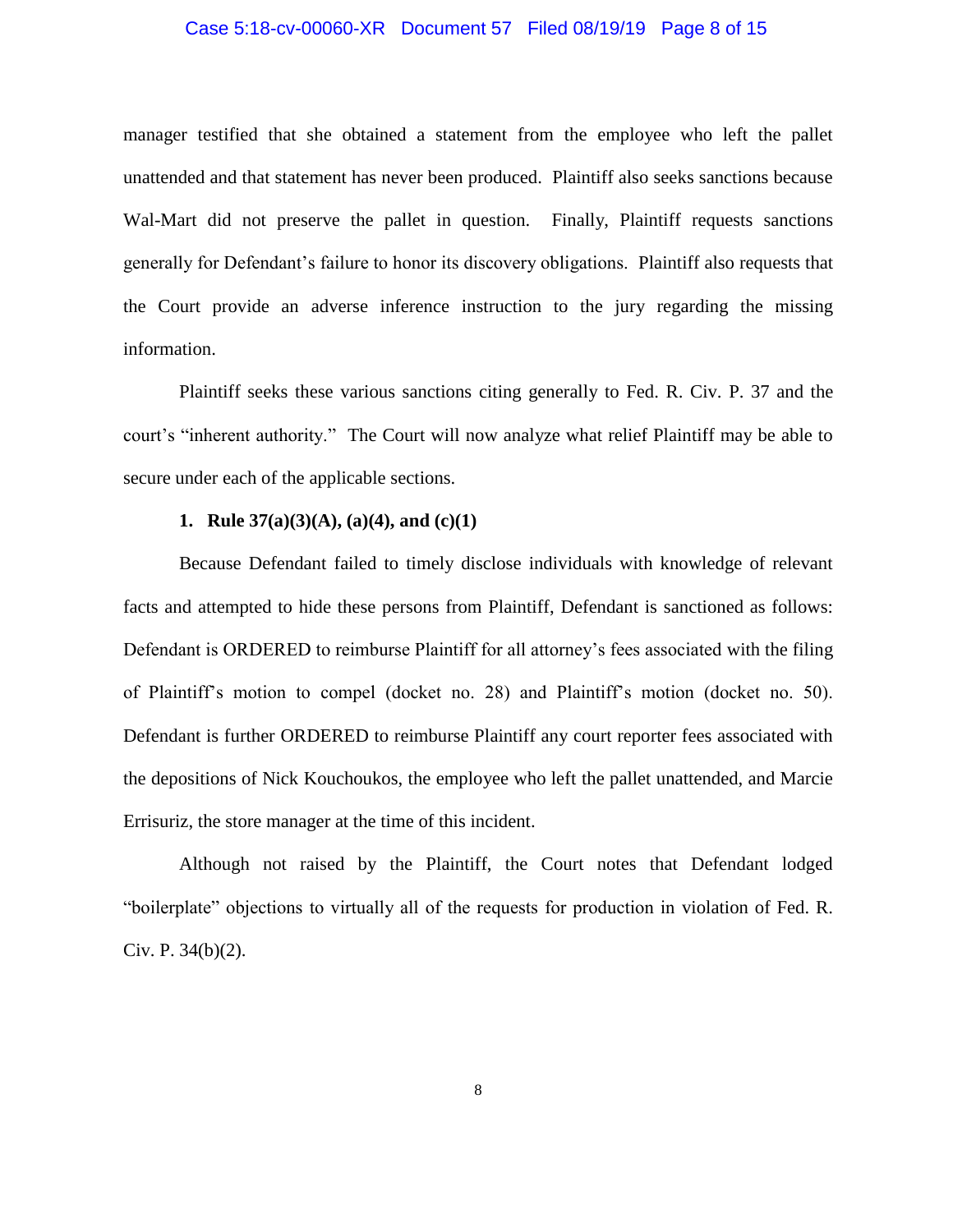In addition, counsel for Defendant initially produced a "Claim Form" related to the

incident, but then later produced a slightly different version on a later date with no

explanation.

#### **2. Loss of the video and Rule 37(e)**

The loss of electronically stored information is governed by Rule 37(e), which

provides:

If electronically stored information that should have been preserved in the anticipation or conduct of litigation is lost because a party failed to take reasonable steps to preserve it, and it cannot be restored or replaced through additional discovery, the court:

(1) upon finding prejudice to another party from loss of the information, may order measures no greater than necessary to cure the prejudice; or

(2) only upon finding that the party acted with the intent to deprive another party of the information's use in the litigation may:

(A) presume that the lost information was unfavorable to the party;

(B) instruct the jury that it may or must presume the information was unfavorable to the party; or

(C) dismiss the action or enter a default judgment.

## **a. When did the duty to preserve the video arise?**

Generally, federal courts have stated that the "obligation to preserve evidence arises when the party has notice that the evidence is relevant to litigation or when a party should have known that the evidence may be relevant to future litigation." *Zubulake v. UBS Warburg LLC*, 220 F.R.D. 212, 216 (S.D.N.Y. 2003). *See also Guzman v. Jones*, 804 F.3d 707, 713 (5th Cir. 2015) (*citing Rimkus Consulting Group, Inc. v. Cammarata*, 688 F. Supp. 2d 598, 612 (S.D. Tex. 2010)). Not every slip and fall places a premises owner on notice that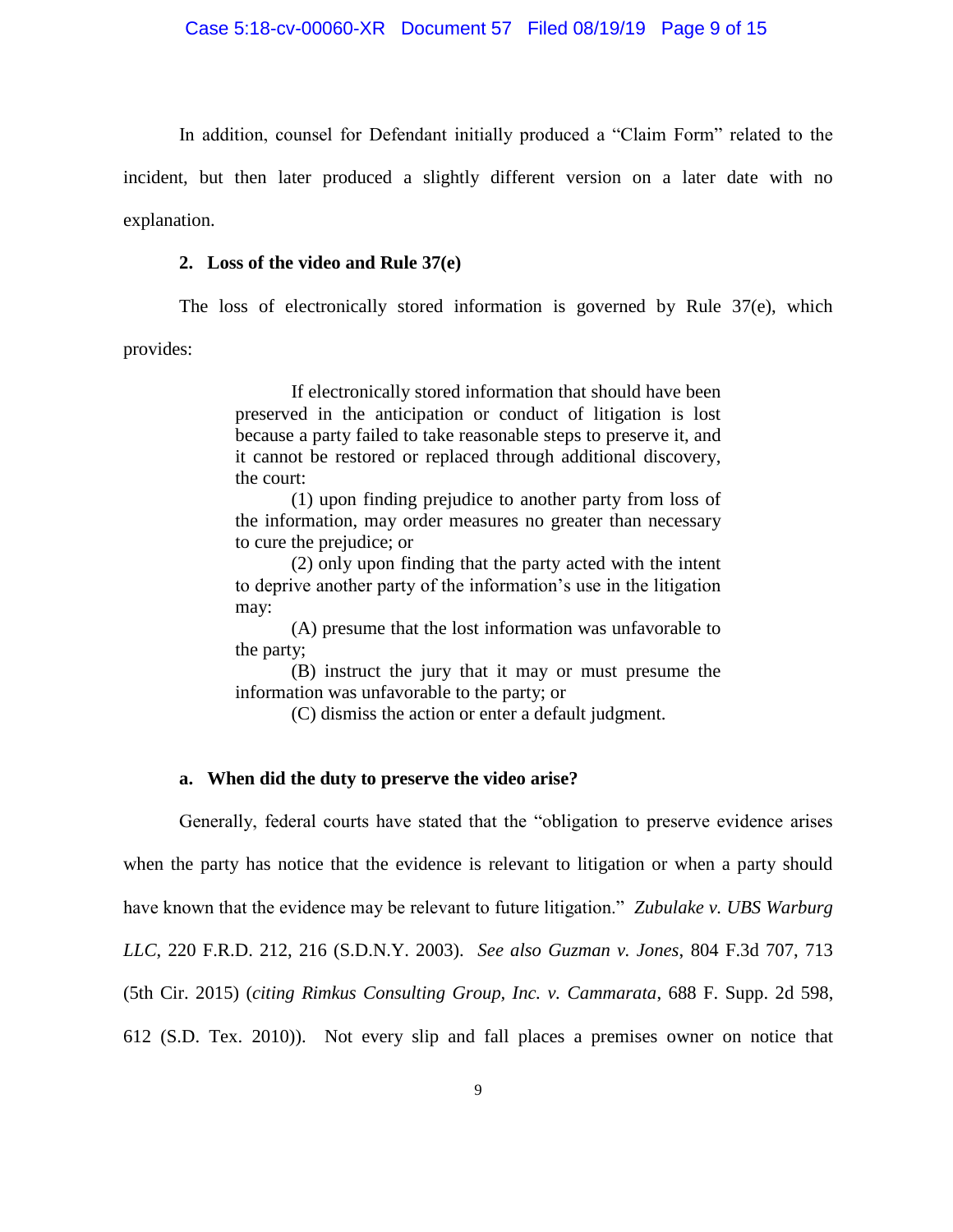## Case 5:18-cv-00060-XR Document 57 Filed 08/19/19 Page 10 of 15

litigation is imminent. In this case, however, by December 28, 2016, the Plaintiff told Wal-Mart's claims manager that she intended to pursue a claim. Plaintiff's counsel argues that the trigger date for preservation occurred even earlier based upon internal company policies that Wal-Mart maintains to investigate customer accidents. At one point in this case counsel for Defendant appeared to agree with this articulation. The Court refuses to accept this date as the trigger date. For companies of any size, this would impose preservation obligations for countless claims where litigation is neither threatened nor reasonably anticipated. Any argument now being raised by Wal-Mart that the trigger date for preservation arose at a later date than December 28, 2016 is belied by the claim file that clearly notes Plaintiff was now threatening she was going to pursue a claim. Although Plaintiff's counsel did not inform Wal-Mart until November 11, 2017 of their representation of Plaintiff, the trigger date in this case arose when Plaintiff herself clearly expressed that she was going to pursue litigation. Indeed, at one point Wal-Mart was taking the position that its entire claims file was privileged because it was under anticipation of litigation. A defendant cannot take the inconsistent position that it was under anticipation of litigation for privilege purposes and then simultaneously deny that it had any duty to preserve relevant and proportional documents and ESI.

#### **b. Loss of the video because Wal-Mart failed to take reasonable steps to preserve**

A note in Defendant's file indicates that on November 24, 2016 there was a FedEx tracking number for evidence obtained in the store, but it is not clear whether the video was sent in this package.<sup>6</sup> On January 10, 2017, another CMI entry states that it appears that the video has been lost. It is uncertain whether the video was lost after the preservation trigger of

<sup>6</sup> Defendant now maintains that this could not have been the package because that package was not sent from San Antonio. How and why this tracking number was produced by Wal-Mart in discovery in this case is yet another unanswered question.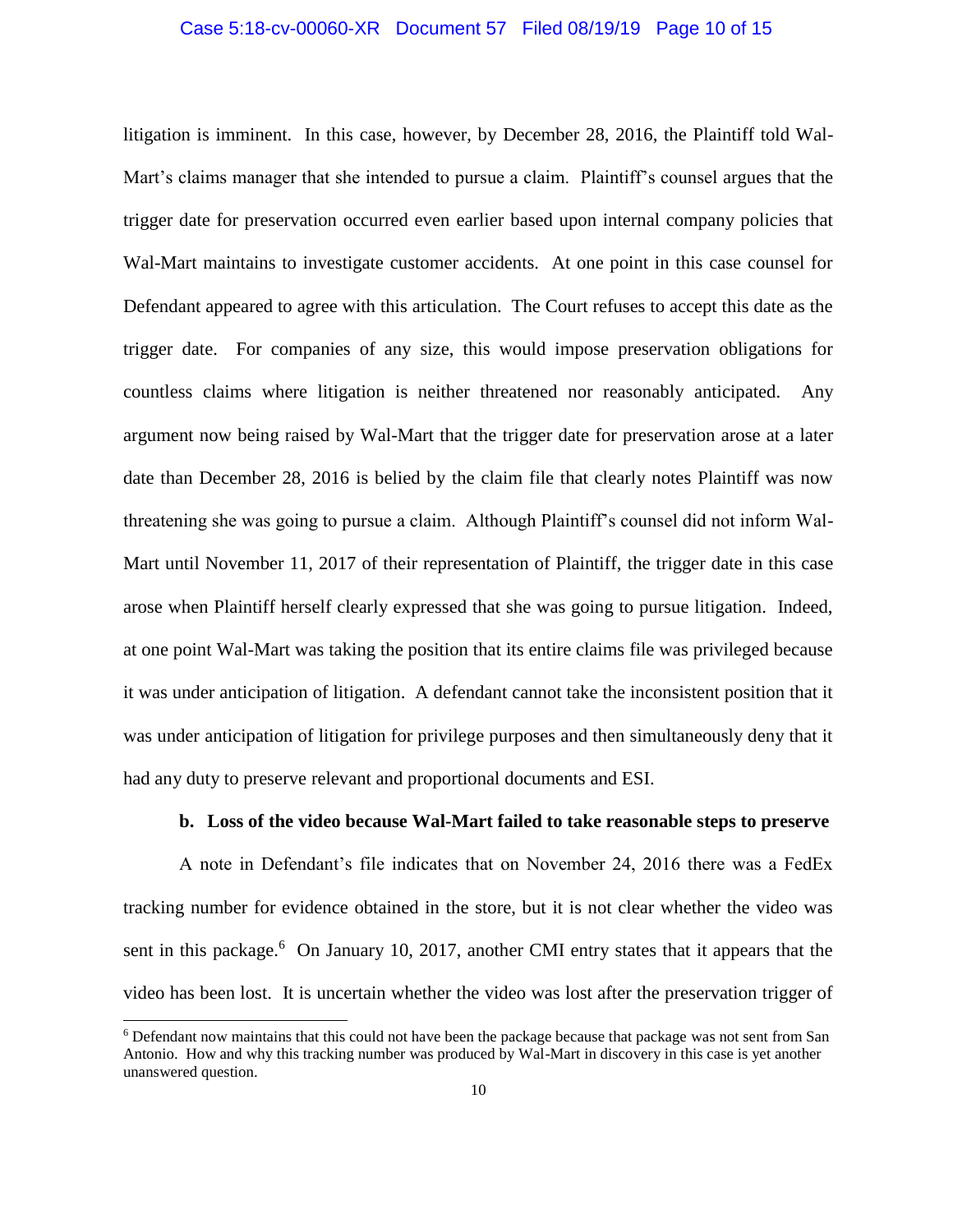#### Case 5:18-cv-00060-XR Document 57 Filed 08/19/19 Page 11 of 15

December 28, 2016. Nonetheless, CMI is recommending by January 11, 2017 to "compromise" the claim to "avoid spoliation potential." Wal-Mart failed to take reasonable steps to preserve the video.

#### **c. The video cannot be restored or replaced through additional discovery**

It is undisputed that the video cannot be restored or replaced. Likewise, because any photographs taken by the manager on the day of the incident have been lost, such photos cannot serve as alternative evidence in this case.

## **d. Rule 37(e)(2) is not applicable because Plaintiff has failed to establish that Wal-Mart acted with the intent to deprive her of the video**

Although not citing to Rule 37(e)(2), Plaintiff states that an adverse inference instruction or dismissal based on spoliation is proper here because Defendant and or its attorneys have acted in "bad faith" and all of the discovery abuse listed above suffices to establish sufficient circumstantial evidence of "bad faith." The Court disagrees. The claims file indicates that the store manager requested that the footage of the scene be preserved, and it appears that was done and sent to either CMI or some other Wal-Mart affiliated entity. Reasonable efforts were made to attempt to locate the video without success. Defendant's and its counsel's mistakes were failing to be upfront with the loss of the video.

#### **e. Plaintiff has established prejudice under Rule 37(e)(1)**

Having found that Rule  $37(e)(2)$  does not apply, the court does agree that Plaintiff has been prejudiced by the loss of the video and Rule 37(e)(1) is applicable. "Texas requires an invitee to prove four elements on a premises-liability claim: that '(1) the property owner had actual or constructive knowledge of the condition causing the injury; (2) the condition posed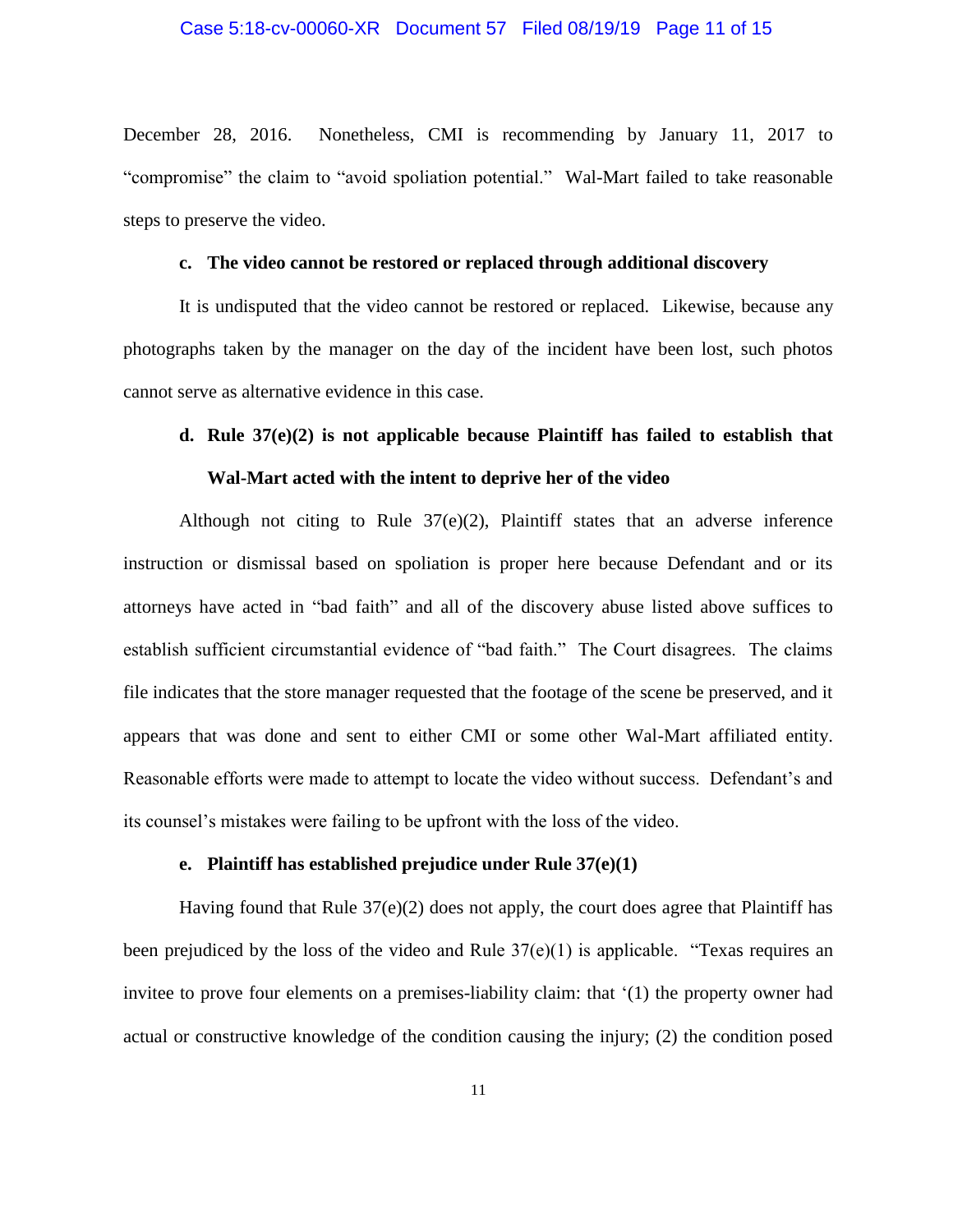### Case 5:18-cv-00060-XR Document 57 Filed 08/19/19 Page 12 of 15

an unreasonable risk of harm; (3) the property owner failed to take reasonable care to reduce or eliminate the risk; and (4) ... the risk was the proximate cause of injuries to the invitee.'" *Garcia v. Wal-Mart Stores Texas, L.L.C.*, 893 F.3d 278, 279 (5th Cir. 2018) (*citing Henkel v. Norman*, 441 S.W.3d 249, 251–52 (Tex. 2014)). "[T]he Texas Supreme Court explained that a plaintiff can prove knowledge, the first element, by showing that (a) the defendant placed the substance on the floor; (b) the defendant actually knew that the substance was on the floor; or (c) it is more likely than not that the condition existed long enough to give the premises owner a reasonable opportunity to discover it. To prove any of these three propositions, plaintiffs may rely upon either direct or circumstantial evidence." *Id*. at 278.

Given the loss of the video, Plaintiff is prejudiced by not being able to establish that the pallet was placed unattended on the customer floor space for an extended period of time to provide the premises owner a reasonable opportunity to correct the condition.

Further, Defendant has raised a contributory negligence defense in this case.<sup>7</sup> Although unclear, it appears that Defendant is arguing that Plaintiff failed to keep an adequate lookout and that the danger was open and obvious. Although it appears that all parties agree that the Plaintiff tripped over a 4'x4' pallet, there is contradictory evidence as to whether the pallet was painted blue or was merely unpainted wood. Apparently, Wal-Mart is trying to argue that it should have been obvious to the Plaintiff that an obstacle was on the floor because of its color.

The appropriate curative measure in this case is to disallow the Defendant from asserting or arguing any comparative negligence in this case.

 $<sup>7</sup>$  The Court notes that Defendant's answer, filed originally in state court and never amended, contains numerous</sup> inapplicable defenses in this case.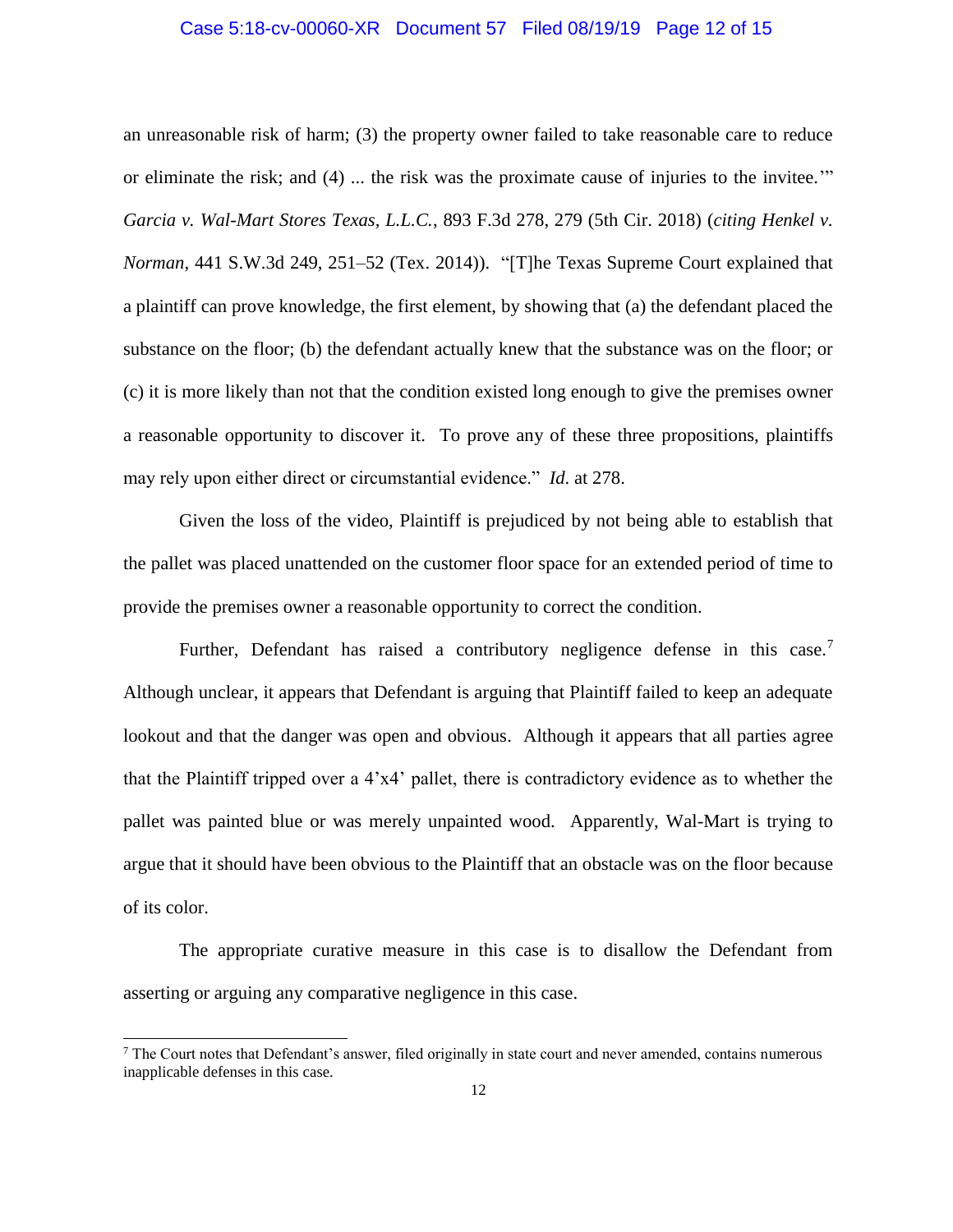## **f. Loss of photos<sup>8</sup> and statements and the pallet**

The issue of whether Rule 37(e) also applies to non-ESI spoliation claims involving tangible documents and evidence is unresolved in the Fifth Circuit. Other district courts have applied the Court's inherent authority to deal with the spoliation of non-ESI. *See e.g. Culhane v. Wal-Mart Supercenter*, 364 F. Supp. 3d 768, 776 (E.D. Mich. 2019). In a pre-2015 rule change case, the Tenth Circuit applied the same Rule 37 analysis to non-ESI spoliation issues. *See Turner v. Pub. Serv. Co. of Colorado*, 563 F.3d 1136, 1149 (10th Cir. 2009). According to the 2015 Advisory Committee Note to Rule 37, the rule applies only to electronically stored information.

Although it is not yet clear, it appears that in the Fifth Circuit a court may use its inherent authority to sanction a party for the loss or destruction of non-ESI, but sanctions can only be assessed upon a showing of "bad faith" or "bad conduct." *See Guzman v. Jones*, 804 F.3d 707, 713 (5th Cir. 2015) ("We permit an adverse inference against the spoliator or sanctions against the spoliator only upon a showing of 'bad faith' or 'bad conduct.'"). Again, counsel for Wal-Mart was less than candid about the loss of photos and statements in this case. Indeed, it appears that it actually believes that its own manager may be lying about what she did in interviewing the Plaintiff because Wal-Mart believes she may have not followed company policies in investigating the accident. If the photos and statements were actually taken by the store manager and placed in an envelope for mailing to CMI, the only thing that has been established it that package was lost inadvertently. With regard to the pallet, there was no duty to preserve the pallet because a preservation obligation had not yet arisen, and the

<sup>&</sup>lt;sup>8</sup> The Court assumes these photos were not digital photos inasmuch as the store manager stated in her deposition that she put several photographs in a file for submission to CMI or some other related Wal-Mart entity.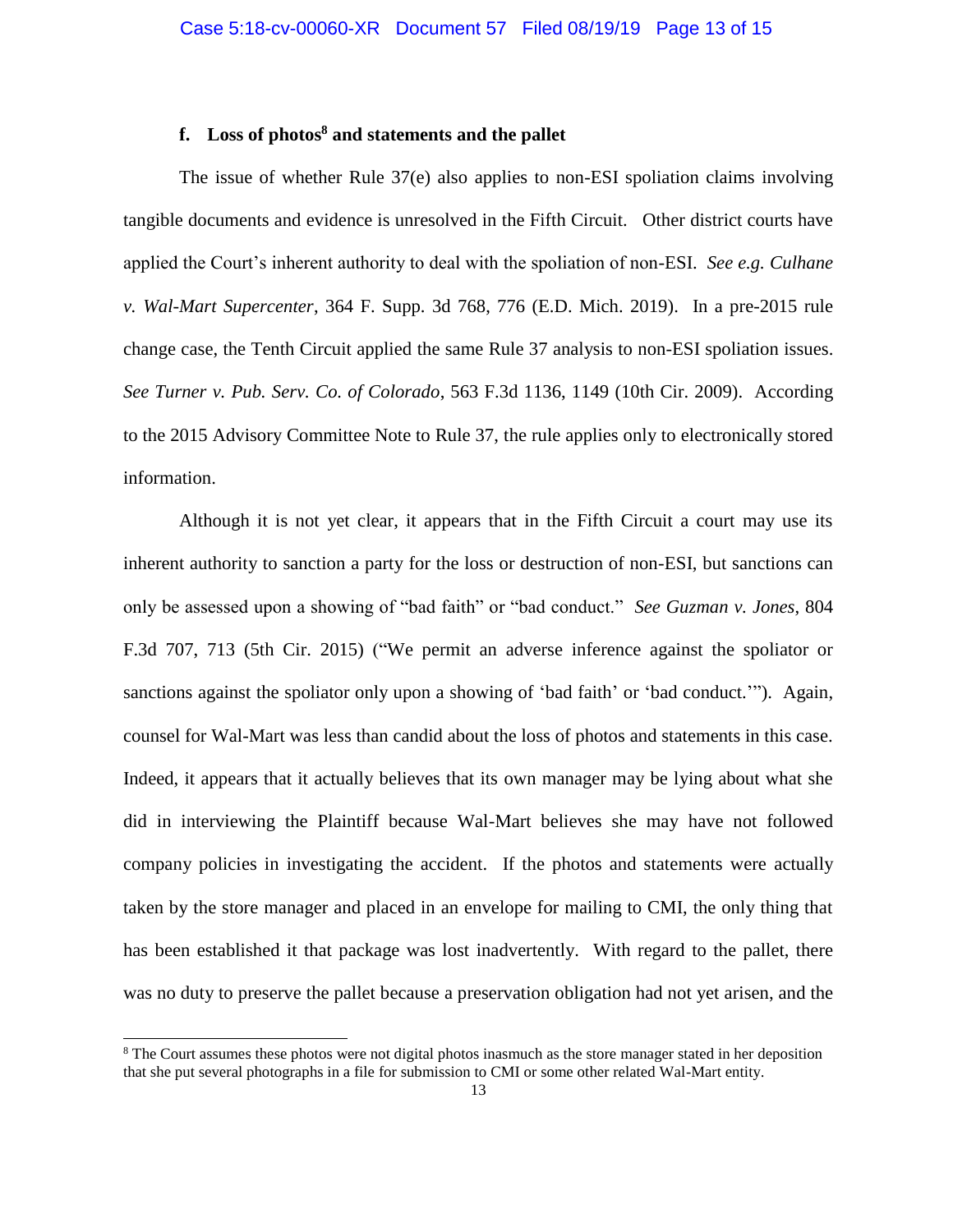#### Case 5:18-cv-00060-XR Document 57 Filed 08/19/19 Page 14 of 15

pallet was likely moved or discarded the day of the accident. Plaintiff fails to establish "bad faith" in the loss of this evidence. Counsel for Defendant's lack of candor to opposing counsel has been rectified by the sanctions imposed above.

#### **D. Duty of Candor, Cooperation and FED. R. CIV. P. 1**

Counsel for Defendant wisely opened its Response brief with the following: "Defendant's counsel acknowledges and accepts it made mistakes during the discovery of this matter. It accepts that consequences may come from the Court as it considers Plaintiff's Motions before the Court."

It is apparent that at the time of the accident, Defendant considered this a low-value or nuisance case. It did not contemplate the severity of the Plaintiff's injuries and medical treatment. But once Plaintiff placed Defendant on notice that she was going to pursue litigation, reasonable and proportionate preservation obligations were required to be met. Likewise, defense counsel may be on billing constraints, but discovery obligations and adherence to the rules of civil procedure must be met.

Federal Rules of Civil Procedure 1 and 26(f) contemplate that the parties meet in good faith to discuss the case and facilitate resolution of the case and discovery issues because the parties have an obligation "to secure the just, speedy, and inexpensive determination of every action." Rather than complying with the rules, defense counsel delayed the production of adverse material and the identity of witnesses and the extent of the inappropriate acts only fully became revealed after an inadvertent production of emails was made (after intervention by the Magistrate Judge).